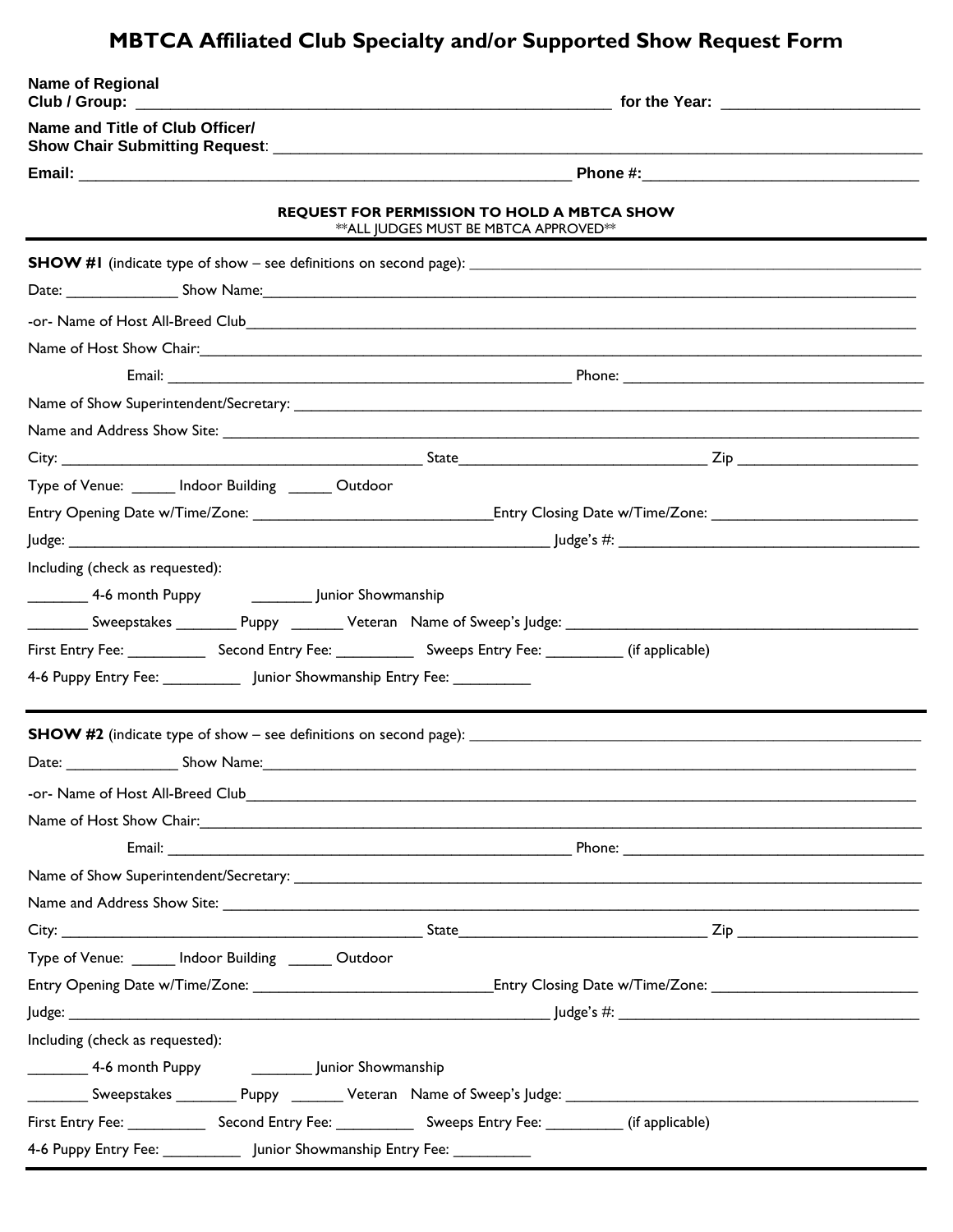| Name of Host Show Chair: <u>Alexander Chair and Chairman Chairman Chairman Chairman Chairman Chairman Chairman Chair</u> |  |                                                                           |                                                                                                                |  |
|--------------------------------------------------------------------------------------------------------------------------|--|---------------------------------------------------------------------------|----------------------------------------------------------------------------------------------------------------|--|
|                                                                                                                          |  |                                                                           |                                                                                                                |  |
|                                                                                                                          |  |                                                                           |                                                                                                                |  |
|                                                                                                                          |  |                                                                           |                                                                                                                |  |
|                                                                                                                          |  |                                                                           |                                                                                                                |  |
| Type of Venue: ______ Indoor Building ______ Outdoor                                                                     |  |                                                                           |                                                                                                                |  |
|                                                                                                                          |  |                                                                           |                                                                                                                |  |
|                                                                                                                          |  |                                                                           |                                                                                                                |  |
| Including (check as requested):                                                                                          |  |                                                                           |                                                                                                                |  |
| __________ 4-6 month Puppy _______________________ Junior Showmanship                                                    |  |                                                                           |                                                                                                                |  |
|                                                                                                                          |  |                                                                           | _________ Sweepstakes _________ Puppy ________ Veteran Name of Sweep's Judge: ________________________________ |  |
|                                                                                                                          |  |                                                                           |                                                                                                                |  |
| 4-6 Puppy Entry Fee: ______________ Junior Showmanship Entry Fee: _____________                                          |  |                                                                           |                                                                                                                |  |
|                                                                                                                          |  |                                                                           |                                                                                                                |  |
|                                                                                                                          |  |                                                                           |                                                                                                                |  |
|                                                                                                                          |  |                                                                           |                                                                                                                |  |
|                                                                                                                          |  |                                                                           |                                                                                                                |  |
|                                                                                                                          |  |                                                                           |                                                                                                                |  |
|                                                                                                                          |  |                                                                           |                                                                                                                |  |
| Type of Venue: ______ Indoor Building ______ Outdoor                                                                     |  |                                                                           |                                                                                                                |  |
|                                                                                                                          |  |                                                                           |                                                                                                                |  |
|                                                                                                                          |  |                                                                           |                                                                                                                |  |
| Including (check as requested):                                                                                          |  |                                                                           |                                                                                                                |  |
| ___________ 4-6 month Puppy ______________________ Junior Showmanship                                                    |  |                                                                           |                                                                                                                |  |
|                                                                                                                          |  |                                                                           |                                                                                                                |  |
| First Entry Fee: Second Entry Fee: Sweeps Entry Fee: (if applicable)                                                     |  |                                                                           |                                                                                                                |  |
| 4-6 Puppy Entry Fee: ______________ Junior Showmanship Entry Fee: _____________                                          |  |                                                                           |                                                                                                                |  |
|                                                                                                                          |  |                                                                           |                                                                                                                |  |
|                                                                                                                          |  | All applications are to be submitted via email to the Regional Show Chair |                                                                                                                |  |

*All applications are to be submitted via email to the Regional Show Chair (MBTCA2021showchair@gmail.com -***and**- *MBTCA@hotmail.com) for Board approval.*

**Approval Granted**: \_\_\_\_\_\_\_\_\_\_\_\_\_\_\_\_\_\_\_\_\_\_\_\_\_\_\_\_\_\_\_\_\_\_\_\_\_\_\_, Regional Show Chair **Date:** \_\_\_\_\_\_\_\_\_\_\_\_\_\_\_\_\_\_\_\_\_\_\_\_\_

(On behalf of the Miniature Bull Terrier Club of America, Inc. Regional Club Division)